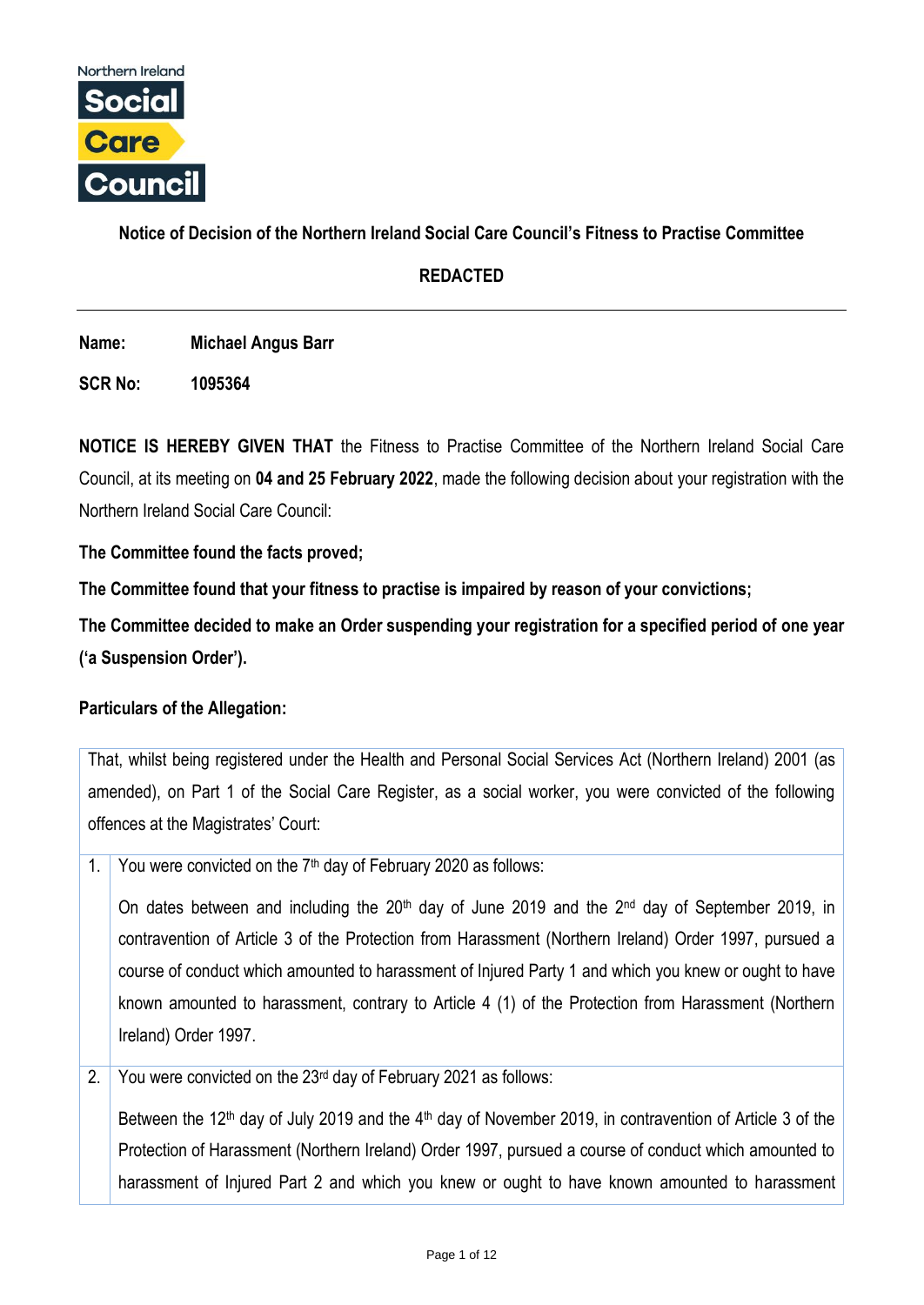contrary to Article 4 (1) of the Protection from Harassment (Northern Ireland) Order 1997.

And your actions as set out above show that your fitness to practise is impaired by reason of your convictions.

#### **Procedure**

The hearing was held under the fitness to practise procedure.

#### **Preliminary Matters**

The Registrant was in attendance and represented himself. The Council was represented by Mr Anthony Gilmore, Solicitor, Directorate of Legal Services.

### **Application to Admit Hearing Bundle**

Mr Gilmore requested that the hearing bundle be admitted into evidence. The Committee accepted the bundle into evidence and marked it as Exhibit 1. The Committee also accepted into evidence [REDACTED] which was provided by the Registrant, and marked it as Exhibit 2.

#### **Conflicts of Interest**

The Chair of the Committee stated that all Committee Members have confirmed that they do not have any conflict of interest with the case.

### **Application for Hearing to be Held in Private**

Mr Gilmore made an application for the hearing to be held wholly in private. He referred the Committee to the Particulars of the Allegation against the Registrant, and submitted that the possibility of identifying the injured parties outweighed the public interest in holding a public hearing. In addition, he submitted that [REDACTED].

The Committee heard advice from the Legal Adviser, who referred it to Schedule 2, Paragraph 10 of Northern Ireland Social Care Council Fitness to Practise (Amendment) Rules 2019 ('the Rules').

The Committee noted that there was a presumption that hearings should be conducted in the presence of the Parties and held in public. However, taking into account the nature of the Particulars of the Allegation, and in the circumstances of this case that [REDACTED], the Committee decided that the hearing should be held wholly in private, and that this would cause no prejudice to either Party.

### **Findings of Fact**

After the Particulars of the Allegation were read, the Registrant accepted and admitted the convictions against him. He told the Committee that [REDACTED]. However, he did not dispute the facts of the convictions.

Mr Gilmore said that the Council was content to accept the Registrant's admissions.

The Committee took into account the submissions made on behalf of the Council, the Registrant's admission, the certificates of conviction and the legal advice from the Legal Adviser. The Legal Adviser reminded the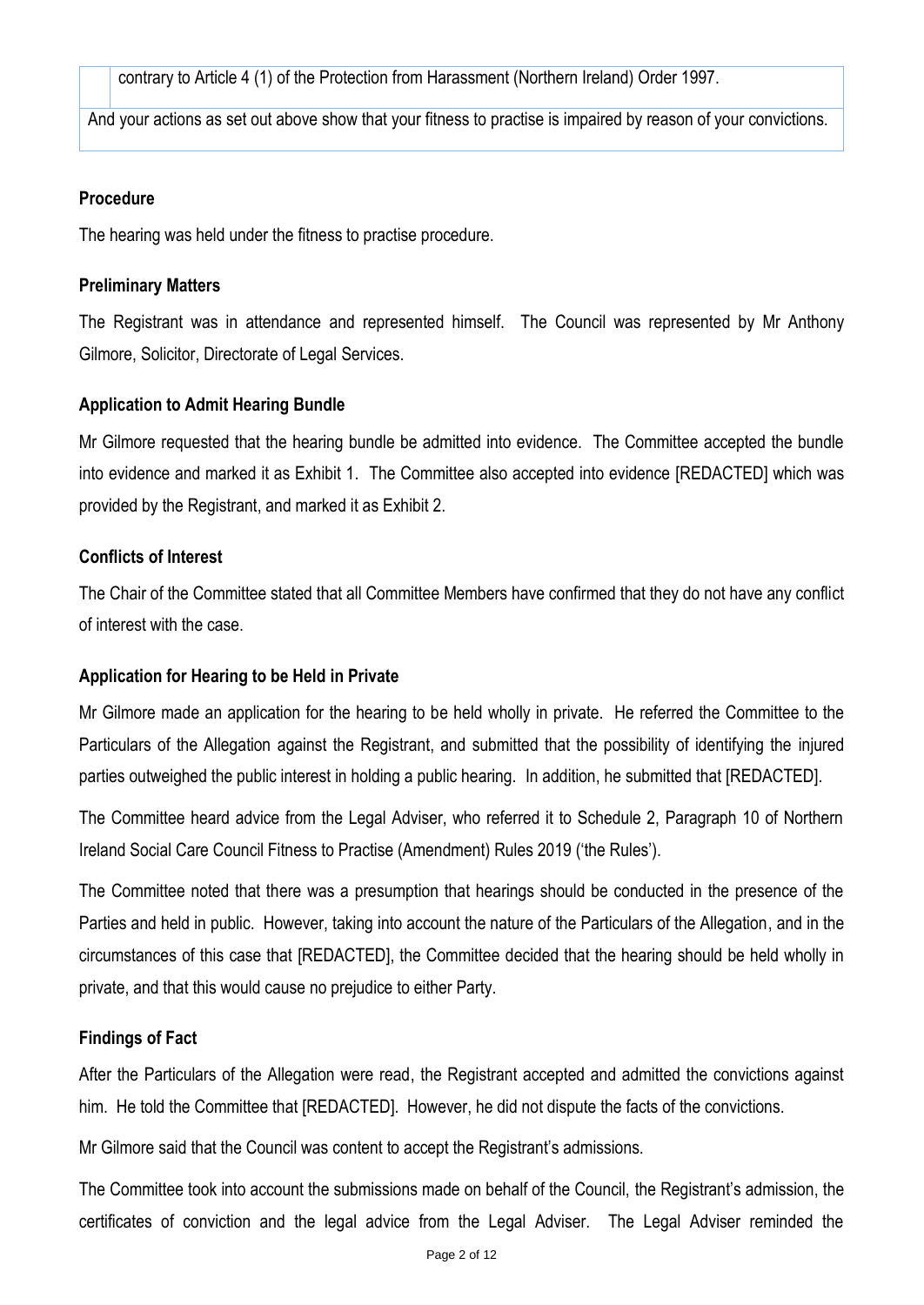Committee that under Paragraph 12 (5) Schedule 2 of the Rules, certificates of conviction issued in any UK Criminal Court '*shall be conclusive proof of the facts of convictions so found'*. She advised the Committee that a registrant could challenge a certificate of conviction if it did not refer to the registrant, or where the conviction had been challenged successfully on appeal. She also advised the Committee that the certificates of conviction could also be relied upon to establish the facts underlying the convictions.

The Committee, having considered the admission of the Registrant, and having taken into account the legal advice, decided that the certificates of conviction were definitive proof of the convictions against the Registrant and the underlying facts. The Committee, therefore, found the facts proved.

# **Council's Submission on Fitness to Practise**

The Committee proceeded to consider if the Registrant's fitness to practise is impaired. The Registrant submitted to the Committee that his fitness to practise was not currently impaired.

The Committee heard a submission from Mr Gilmore. He said that the Council considered the Registrant's fitness to practise to be currently impaired due to his criminal convictions. [REDACTED]

[REDACTED]

[REDACTED]

# [REDACTED]

Mr Gilmore referred the Committee to the documents contained within the hearing bundle, and said that the Council's concerns were based on the Registrant being the subject of two separate criminal investigations in respect of allegations of harassment. He referred the Committee to the Registrant's conviction on 07 February 2020, when the Registrant pleaded guilty to harassment of Injured Party 1. He received a four months' custodial sentence, suspended for two years. In addition, he was made subject to a Restraining Order in relation to Injured Party 1, to last until 07 February 2022.

Mr Gilmore further referred the Committee to the Registrant's second conviction on 23 February 2021. The Registrant pleaded guilty to harassment of Injured Party 2 and received a three months' custodial sentence, suspended for one year.

He told the Committee that the Council considered that the Registrant's fitness to practise was impaired at the time of his convictions, and remained impaired. He noted the Registrant's assertion that [REDACTED] at the time of the events for which he was convicted of harassment. [REDACTED]

He referred the Committee to the Standards of Conduct and Practice for Social Workers, which he submitted the Registrant's criminal convictions breached, as follows: 1.2, 5.1, 5.8 and 5.9

Mr Gilmore told the Committee that the Registrant's convictions and conduct fell far below the minimum standard expected of a registered social worker, and called into question his fitness to practise. He referred the Committee to the nature of the harassment, and noted that in respect of Injured Party 1 this took place over a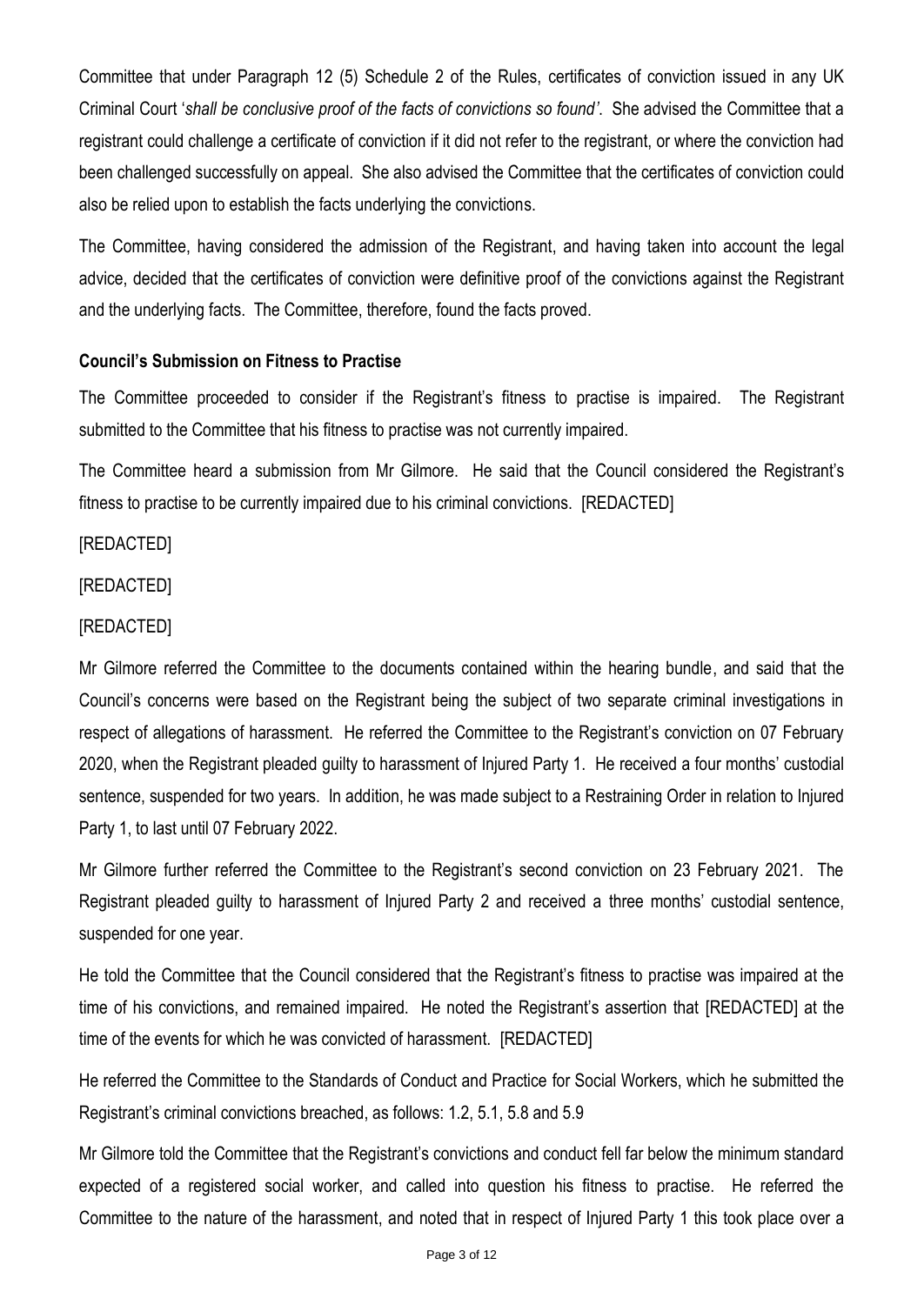prolonged period of time. He submitted that the content of the emails sent by the Registrant was extremely concerning, and that the Registrant had utilised his personal knowledge of Injured Party 2, mocking him on multiple occasions over a sustained period of months. He submitted that the Registrant's actions went against the duty of a social worker to be compassionate and understanding. In relation to Injured Party 2, he referred the Committee to police statements, and the Registrant's use of social media in carrying out acts of harassment.

Mr Gilmore submitted that the Registrant had demonstrated some insight into the matter when he pleaded guilty to the criminal charges. He further noted that the Registrant apologised to Injured Party 1. However, he submitted that the best indicator of future behaviour is to consider how a person has behaved in the past. He submitted that the Registrant's actions were not a one-off incident and that it would appear that a sense of grievance remained, and that therefore the risk of repetition was present. He submitted that service users may be put at risk should they come into conflict with the Registrant. Mr Gilmore submitted that the public interest and confidence in the social work profession would be undermined if a finding of current impairment was not made in these particular circumstances. He submitted that the Registrant had brought the profession into disrepute and that he had breached fundamental tenets of the social work profession.

### **Registrant's Submission**

The Registrant gave affirmed evidence to the Committee. He said that he had heard the submission from the Council and accepted this as being true. He said that his behaviour had been odious, and that he was embarrassed and ashamed at what had happened. He said that he has thought about what he said and has reflected on this, and is now completely shocked at what he did. He told the Committee that prior to these events, he had 32 years' social care practice and described how he loved his work and had no previous disciplinary issues. He told the Committee about the issues that arose during his employment at [REDACTED] Children's Home. He gave evidence that he reported issues concerning the wife of Injured Party 2, and described the work environment at the time as toxic. He gave evidence that the employer investigation against him was not independent, and that his subsequent treatment [REDACTED]. He said that, at the time, he was angry and that his dismissal caused the loss of his home as he was no longer able to pay his mortgage.

The Registrant gave evidence that [REDACTED]. He told the Committee that he was successful in an employment tribunal hearing against his employer. Subsequent to this, he gave evidence that he was living with his partner and had applied for work. He was offered work through an Agency. However; he said that due to the lack of an appropriate reference from the Northern Health and Social Care Trust ('the Trust'), the offer was withdrawn. He said that [REDACTED] and sent the awful messages. He told the Committee that he had completed his suspended sentence and that he had no vendetta against Injured Party 1 or Injured Party 2. He said that he wanted justice, and considered that he had been harassed by those who had made the allegations. He said that he has contacted the Ombudsman and that investigations are ongoing. He gave evidence that he has no sense of hatred against the injured parties, and would welcome an opportunity to apologise and share his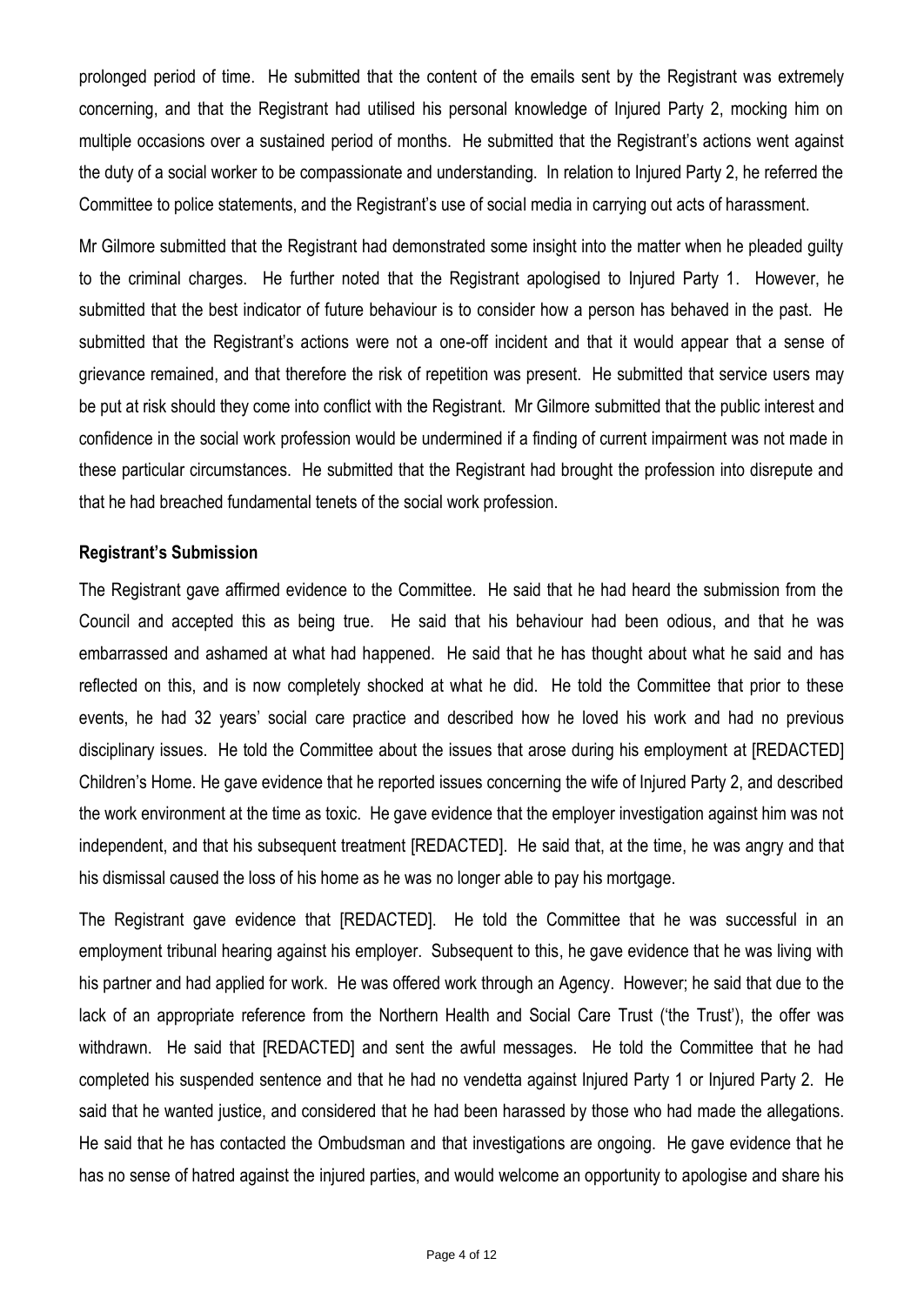pain. He said that his comments to the injured parties were despicable, and [REDACTED]. He gave evidence that his learning from these events could make him become a better practitioner.

In response to questions from Mr Gilmore, the Registrant said that he now knows the pain suffered by the injured parties as a result of his comments. He accepted that at the time of making those comments he wasn't thinking, he was just reacting. He said that the criminal convictions were an indelible stain on him as a social worker, and he said that if the public knew the full context they would understand what had happened. He said that there were clear [REDACTED] for his conduct and that he had a lot to offer as a social worker.

In response to clarification questions from the Committee, the Registrant gave evidence that he continued to read and learn about trauma and its impact. He said that he is now more self-aware, and [REDACTED].

# **Fitness to Practise**

The Committee considered the submissions from Mr Gilmore on behalf of the Council, the submissions from the Registrant, and had regard to all of the evidence in the case.

The Committee accepted the advice of the Legal Adviser. She referred the Committee to the Standards of Conduct and Practice for Social Workers, and advised it to adopt a sequential approach when considering this issue. In particular, she asked it to take into account the nature and content of the criminal convictions against the Registrant, and reminded the Committee that it is being asked to determine whether the Registrant's fitness to practise is impaired because of these convictions. She referred the Committee to Paragraph 24 of Schedule 2 of the Rules, and the requirements as set out in the case of the GMC v Cohen, looking at the current competence and behaviour of the Registrant along with the need to protect service users, members of the public, the upholding of proper standards of behaviour and the maintenance of public confidence in the social care profession. She further referred the Committee to the findings of Dame Janet Smith in the 5<sup>th</sup> Shipman Report as regards the potential causes of impairment. She also referred the Committee to the cases of GMC v Meadows 2006 and CHRE v NMC & Grant 2011.

The Committee considered whether the Registrant's fitness to practise was impaired by reason of his convictions as set out in the Particulars of the Allegation.

The Committee, in considering the issue of impairment of fitness to practise, took account of Paragraph 24 (3) of Schedule 2 of the Rules which states that it should have regard to:

- (a) whether it is satisfied as to the reason for the alleged impairment of fitness to practise;
- (b) the Standards of Conduct and Practice issued by the Council under Section 9 of the Act;
- (c) whether the impairment is capable of remediation;
- (d) whether the impairment has been remediated;
- (e) the risk of repetition; and
- (f) the public interest.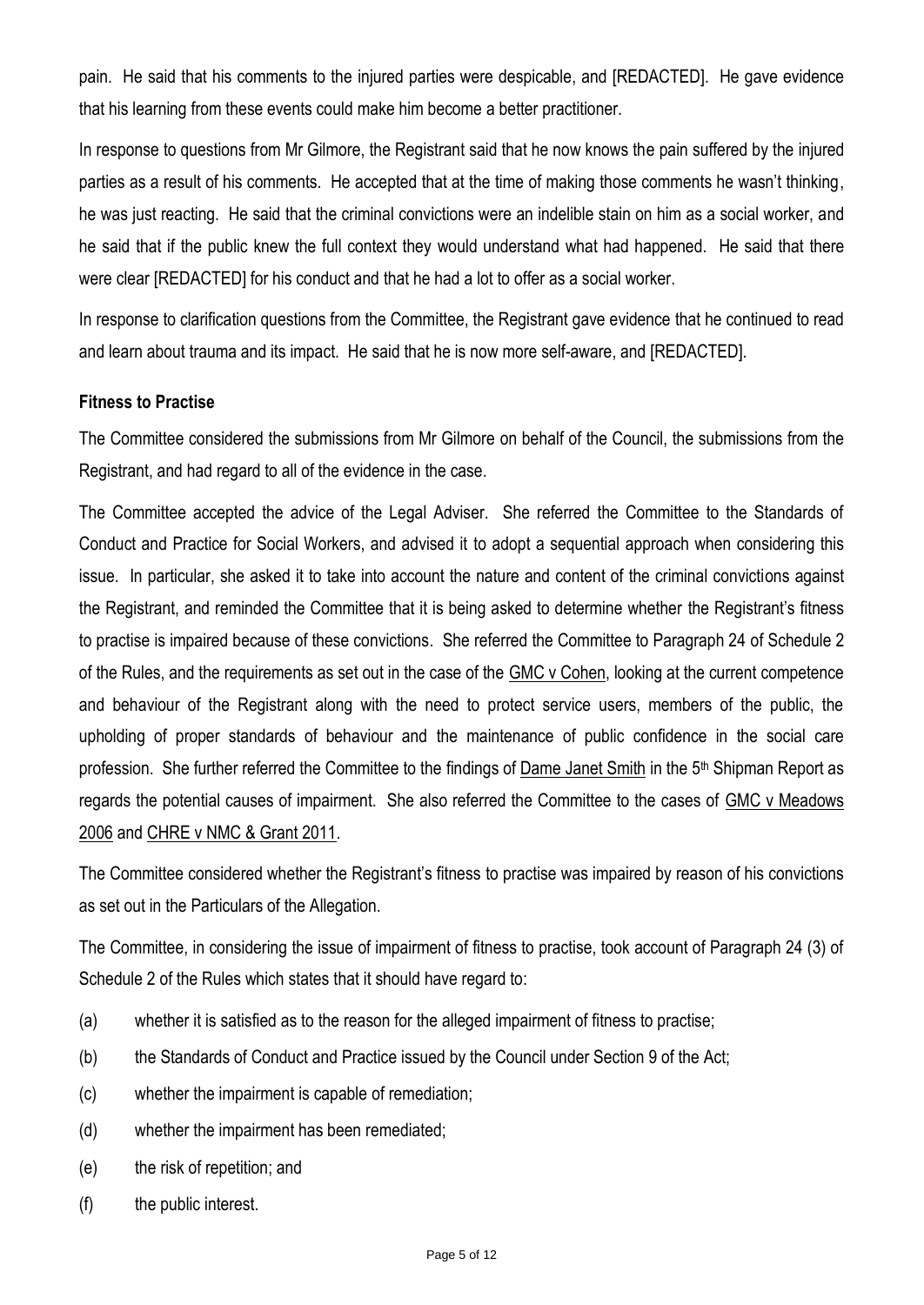The Committee noted that the Registrant's two convictions for harassment were serious and involved two different members of the public, Injured Party 1 and Injured Party 2. In respect of Injured Party 1, the Registrant, on 07 February 2020, received a sentence of four months' imprisonment, suspended for two years. In addition, a Restraining Order was placed on the Registrant in respect of Injured Party 1 for a period of two years. In respect of Injured Party 2, the Registrant, on 23 February 2021, received a sentence of three months' imprisonment, suspended for one year.

The Committee noted that the Registrant pleaded guilty to the charges of harassment, and took into account the Registrant's evidence today of his remorse for his actions. In considering this, the Committee had regard to the Standards of Conduct and Practice for Social Workers and the Council guidance titled 'Making a Determination of Impaired Fitness to Practise: Guidance for Committees on Remediation'. The Committee was satisfied that the Registrant's actions, as evidenced in his criminal convictions, were in breach of the following Standards of Conduct:

- **Standard 1: As a social worker, you must protect the rights and promote the interests and wellbeing of service users and carers. This includes:**
- 1.2 Treating people with consideration, respect and compassion.
- **Standard 5: As a social worker, you must uphold public trust and confidence in social work services. In particular you must not:**
- 5.1 Abuse, neglect or harm service users, carers or colleagues;
- 5.8 Behave in a way, in work or outside work, which would call into question your suitability to work in social care services; or
- 5.9 Use social media or social networking sites or other forms of electronic communication in a way that contravenes professional boundaries, organisational guidelines or NISCC standards.

The Committee was in no doubt that the Registrant's criminal convictions provided evidence as regards the Registrant's fitness to practise being impaired. The convictions were not isolated, involving two different parties, and related to a large number of emails sent by the Registrant over a prolonged period of time. The Committee considered the contents of the emails to be horrendous, and that the Registrant had used different email addresses in an attempt to conceal his identity.

### [REDACTED]

The Committee then went on to consider whether the Registrant's impaired fitness to practise is capable of remediation, and if it has been remediated. The Committee considered that the Registrant's actions were capable of remediation. The Committee noted the Registrant's evidence as regards his frustrations with the Trust, and his ongoing focus on how he was treated. The Committee accepted the Registrant's acknowledgement of the pain caused to the injured parties as a result of his criminal behaviour. However, the Committee was not satisfied that the Registrant fully understood the impact of his criminal behaviour on the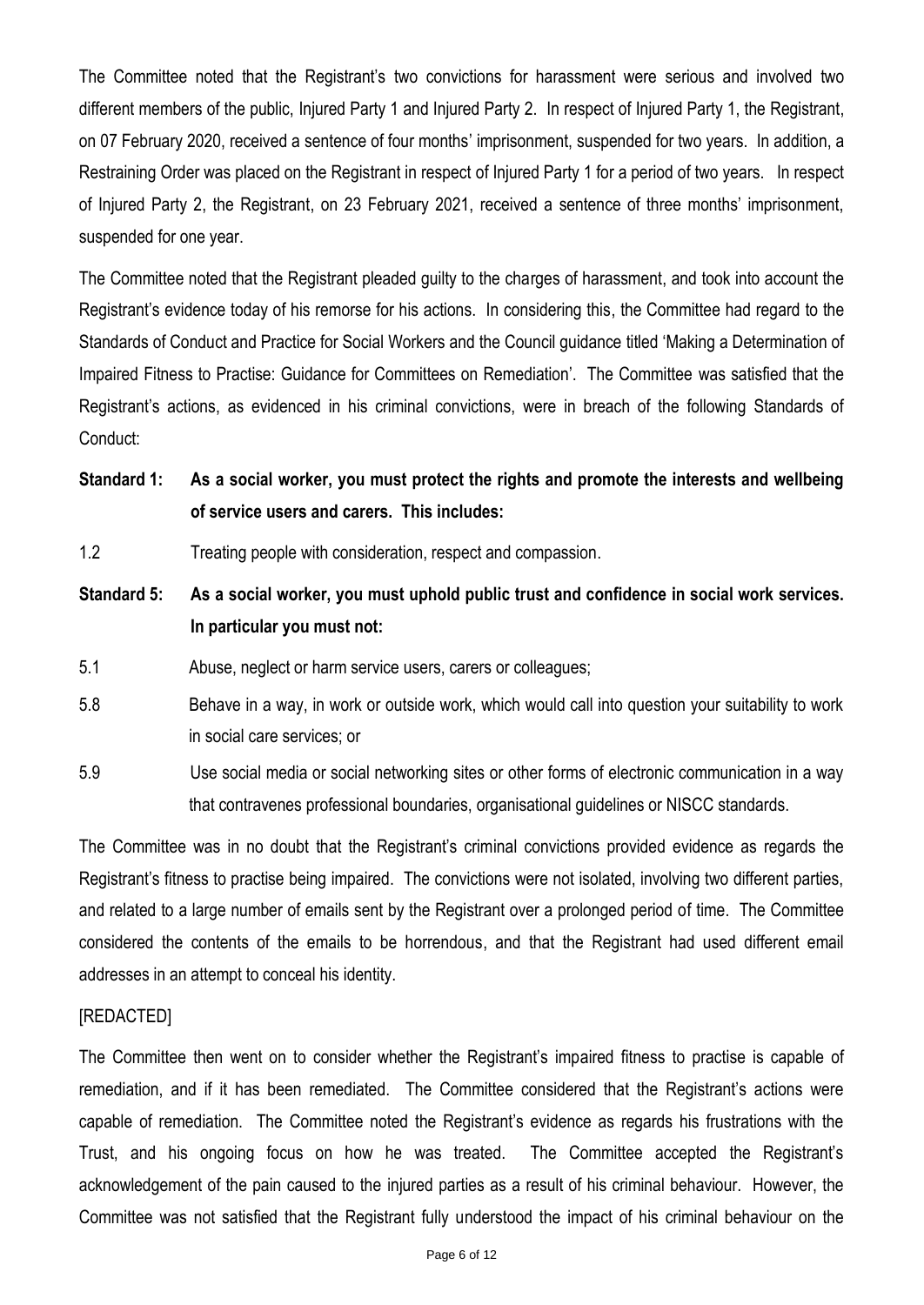injured parties and the public impression of the social work profession. Whist the Committee considered the risk of repetition to be low, it considered that there remained some risk of repetition as full remediation has not taken place, and as a result there remained a serious risk of harm.

In all of the circumstances, the Committee concluded that the Registrant's convictions for harassment brought the social work profession into disrepute and concluded that a finding of impaired fitness to practise is, therefore, necessary for the maintenance of public confidence in the social work profession and the Council as its regulator, and that public confidence in the social work profession would be undermined if a finding of impaired fitness to practise was not made.

Therefore, the Committee concluded that the Registrant's fitness to practise was currently impaired by reason of his criminal convictions.

# **Sanction**

Having found that the Registrant's fitness to practise was currently impaired, the Committee went on to consider the issue of sanction. The Committee accepted into evidence three testimonials on behalf of the Registrant, and the Chair marked the testimonials as Exhibit 3, Exhibit 4 and Exhibit 5.

In reaching its decision on sanction, the Committee considered the submission of Mr Gilmore on behalf of the Council, the submission from the Registrant, and took into account all of the evidence in this case.

Mr Gilmore addressed the Committee in relation to aggravating and mitigating factors. He told the Committee that the Registrant had no prior disciplinary findings against him. As regards to mitigating factors, he suggested that the Committee may wish to take into account [REDACTED]. Mr Gilmore noted that the Registrant had cooperated with the Council's investigation, making early admissions and apologising for his actions. In addition, the Registrant pleaded guilty to the criminal charges and the suspended prison sentences had now expired. He noted the Registrant's evidence [REDACTED].

In considering aggravating factors, Mr Gilmore drew the Committee's attention to the background and issues arising from the two criminal convictions. He noted that the convictions related to two separate incidents, concerning a campaign of harassment conducted by the Registrant during the summer of 2019. He submitted that the content of the emails and messages sent by the Registrant was extremely offensive, and noted that the Committee has described these as being horrendous. In addition, he referred the Committee to the Registrant's use of false email addresses, which he said provided evidence of a deliberate attempt to conceal his identity. In particular, he noted that one of the false email addresses gave the impression that the content came from the Council.

Mr Gilmore referred to the requirements as set out in Schedule 2 Paragraph 26 (2) of the Rules. He submitted that the Registrant's criminal convictions were serious and amounted to behaviour that fell far short of the minimum standards expected of a social worker. He submitted that the public were entitled to expect that social workers would provide safe and effective care to the most vulnerable in society, and suggested that the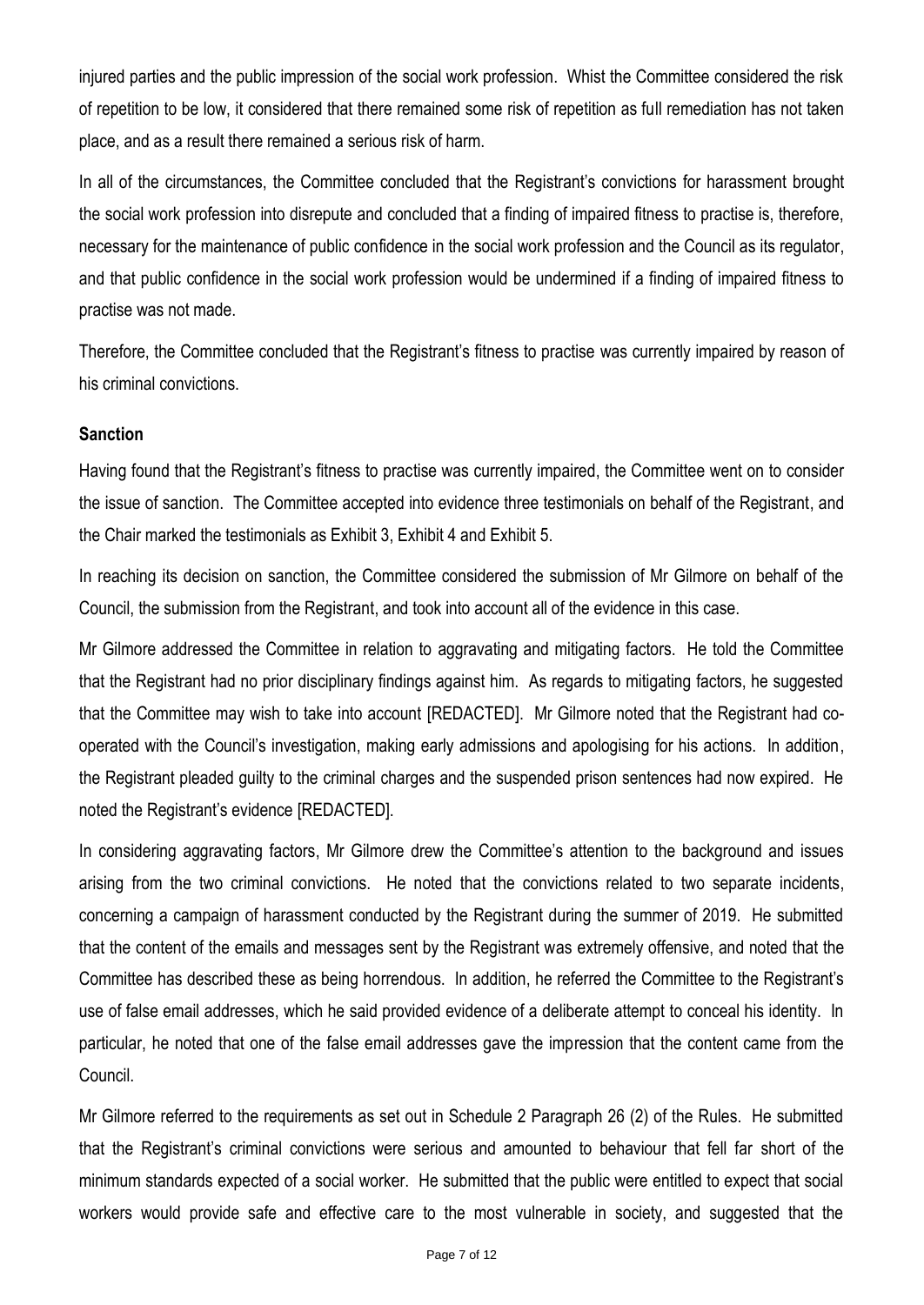Registrant's behaviour in harassment of two members of the public could not be considered to be at the lower end of the spectrum of behaviour. He suggested that the Registrant's actions were fundamentally incompatible with remaining on the Register. He submitted that the Registrant's actions were premeditated, and that the Council had a strong concern that the Registrant retained a grudge against those he worked with in the past. He suggested that the Registrant is focused on those he blames for his own predicament and, therefore, that a sanction is required to take account of the ongoing risk of repetition. Whilst the Registrant's behaviour took place outside the workplace and did not involve service users, he noted that the Registrant has [REDACTED] and has faced up to his criminal proceedings.

He submitted that a sanction was appropriate and fair, and that the sanctions of Warning or Conditions of Practice Order would not be sufficient to protect the public or be appropriate. As regards the sanction of Suspension Order, he suggested that this may be appropriate as there had been an acknowledgement by the Registrant of his wrongdoing, therefore the risk of repetition was low. He said that taking into account the Northern Ireland Social Care Council Indicative Sanctions and Use of Interim Orders: Guidance Fitness to Practise Committees ('the Guidance'), the sanction of a Removal Order may not be appropriate in all of the circumstances.

The Committee heard a submission from the Registrant. He told the Committee that he accepted the balanced submission made by Mr Gilmore. In relation to remediation and Mr Gilmore's reference to his holding a 'grudge', he said that he has reflected profoundly over the past two years and has worked on self-regulation. He said that he has looked at [REDACTED], and described his behaviours as being impulsive and carried out [REDACTED]. He told the Committee that he was absolutely disgusted at what he had done, and said that he had an impeccable work record up until the time of these events. He said that he would never do something like this again and felt great shame. He told the Committee that he felt no animosity towards the people involved in these matters.

The Registrant said that he has been open and transparent with the Committee, and has now served and completed his criminal sentences. He accepted that he had brought his profession into disrepute, and said that he had not been a rational person at the time of these events. He referred the Committee to the three testimonials, two of which he said were from managers. All of whom provided the references were aware of what had happened. He told the Committee that he would like to work in providing therapeutic care for men who had suffered trauma similar to him. He said that he was not a risk to the public or vulnerable people, and that if the public were aware of the whole narrative concerning this matter would not consider him to be a 'bad or sinister' man.

The Committee accepted the advice of the Legal Adviser. She referred the Committee to the Guidance, and reminded the Committee to consider the question of sanction, if any, in ascending order of severity, paying particular attention to the issue of proportionality.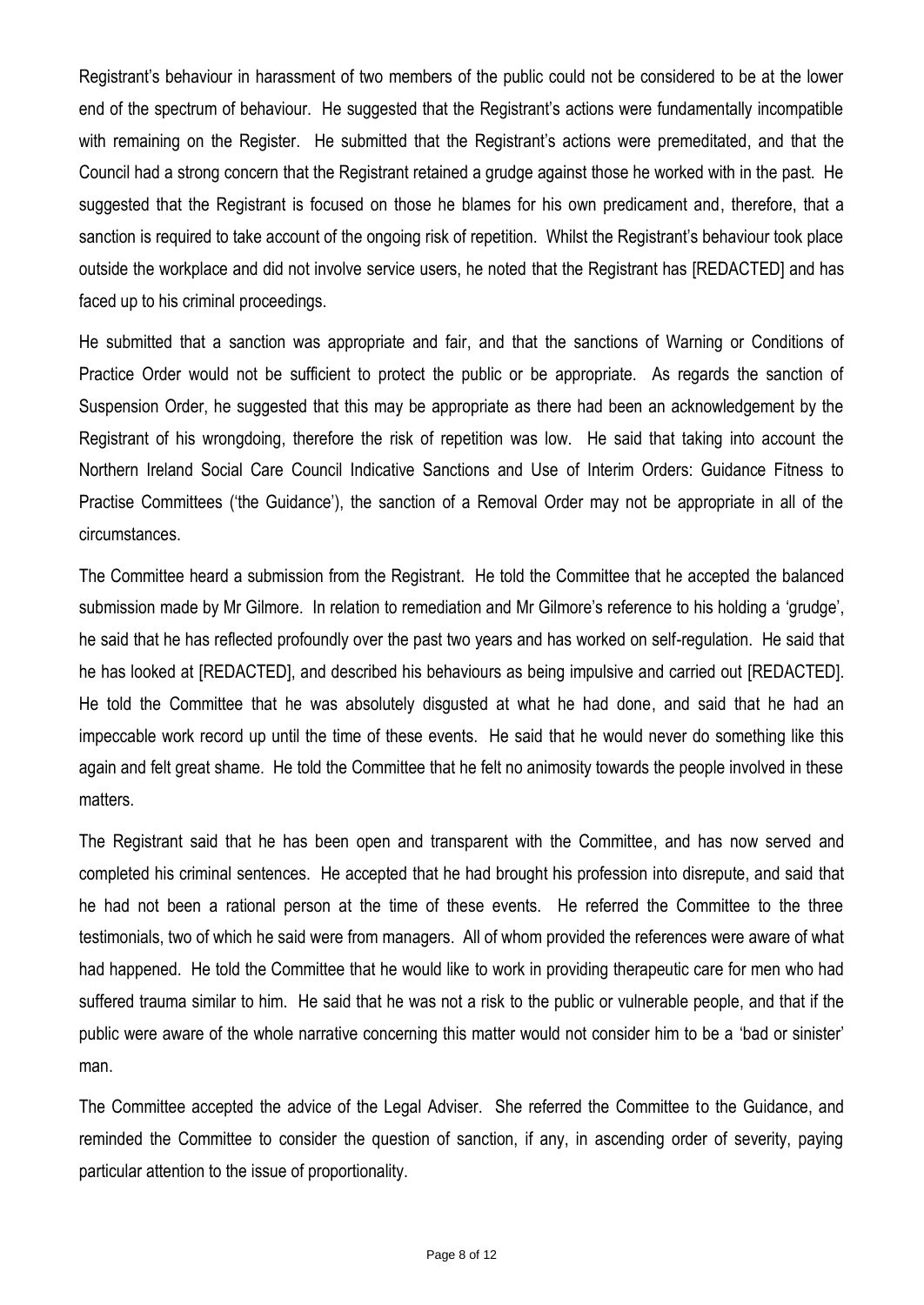She referred the Committee to Paragraph 26 of Schedule 2 of the Rules which provides that, upon a finding of impairment of fitness to practise, the Committee may:

- (a) impose no sanction; or
- (b) warn the Registrant and direct that a record of the warning should be placed on the Registrant's entry in the Register for a specified period of up to 5 years; or
- (c) make a Conditions of Practice Order for a specified period not exceeding 3 years; or
- (d) make an Order suspending the Registrant's registration for a specified period not exceeding 2 years (a 'Suspension Order'); or
- (e) make an Order for removal of the Registrant's registration from the Register ('a Removal Order').

She further reminded the Committee that in deciding which sanction to impose, the Committee should take into account:

- (a) the seriousness of the Particulars of the Allegation;
- (b) the degree to which the Registrant has fallen short of any expected standards;
- (c) the protection of the public;
- (d) the public interest in maintaining confidence in social care services; and
- (e) the issue of proportionality.

The Committee applied the principles of fairness, reasonableness and proportionality, weighing the public interest with the Registrant's interests, and taking into account any aggravating and mitigating factors in the case. The public interest includes the protection of members of the public, including service users, the maintenance of public confidence in the profession and the declaring and upholding of proper standards of conduct and behaviour within the profession. The Committee took into account its powers under Paragraph 26 of Schedule 2 of the Rules in relation to the sanctions available to it, and also had regard to the Guidance, bearing in mind that the decision on sanction is one for its own independent judgement.

The Committee recognised that the purpose of sanction was not to be punitive, although a sanction may have a punitive effect. The Committee considered the aggravating and mitigating factors in this case.

The Committee considered the mitigating factors to be:

- there were no previous concerns raised with the Council;
- the Registrant pleaded guilty to the two criminal charges of harassment;
- [REDACTED]; and
- the Registrant engaged and cooperated with the Council, and made early admissions to the allegations against him.

The Committee considered the aggravating factors to be: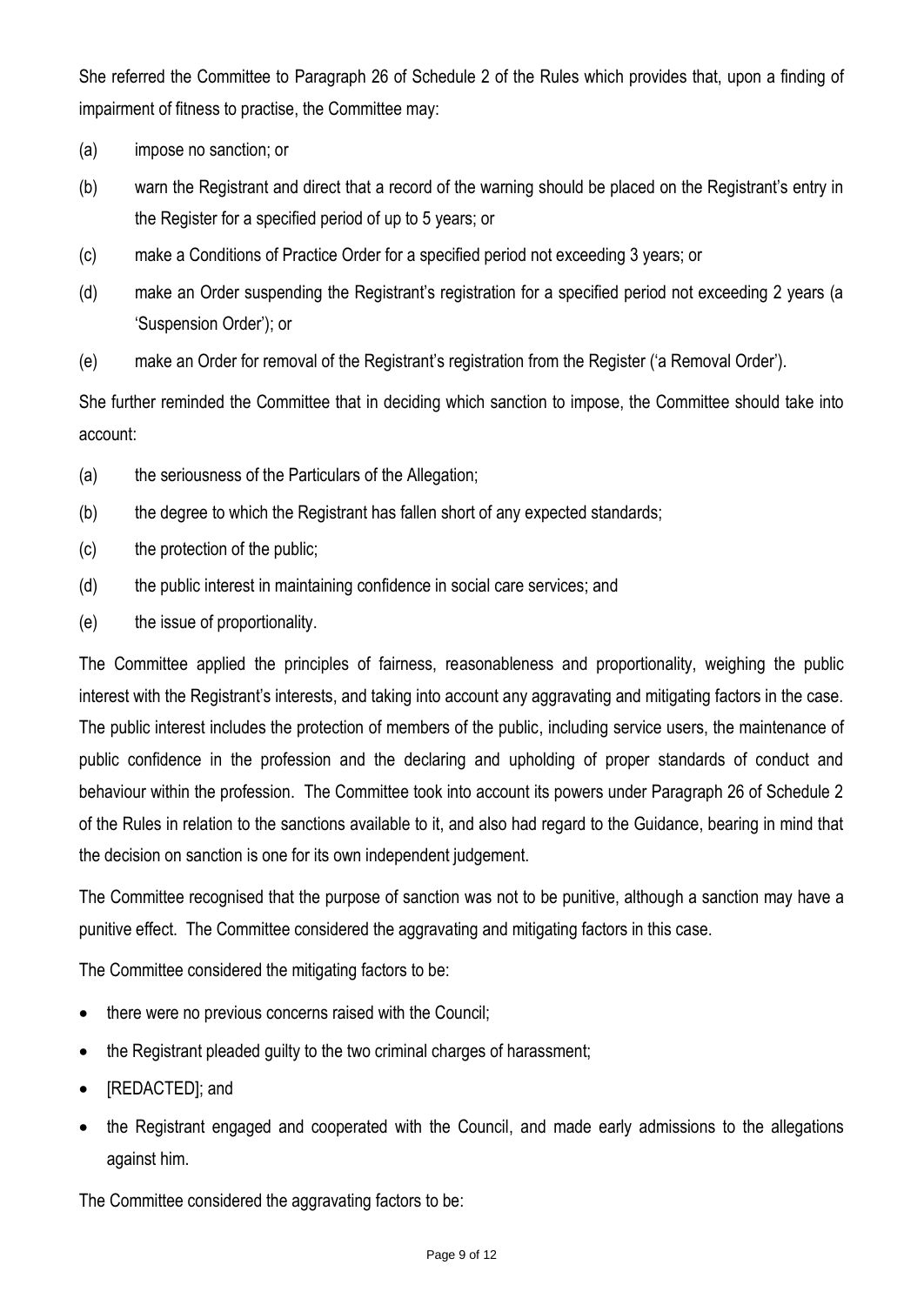- the Registrant was convicted on two occasions of harassment against two separate victims, which took place over a prolonged period of time;
- the harassment involved messages sent to former colleagues and their relatives; and
- the messages sent were of an extremely offensive nature, using false email addresses to conceal the Registrant's identity.

Having balanced the aggravating and mitigating factors, and taking into account the interests of public protection and public interest, the Committee considered that a sanction was appropriate, and proceeded to consider which sanction to apply in this case.

**Warning –** the Committee considered the issue of a Warning in this case. It bore in mind that the imposition of a Warning for a period of time would not protect the public from the risk of repetition and consequent risk of harm to service users and members of the public. The Committee considered that the Registrant's two criminal convictions demonstrated a serious disregard for the Standards of Conduct and Practice for Social Workers. The circumstances of the Registrant's impairment of fitness to practise were not at the lower end of the spectrum, nor were the circumstances such that the Committee would be confident that this sanction would provide adequate public protection as far as the Registrant's suitability was concerned. The Committee bore in mind that a Warning would entitle the Registrant to work as a social worker.

**Conditions of Practice Order –** the Committee next considered a Conditions of Practice Order. The Registrant's convictions related to harassment of two separate members of the public and took place over a prolonged period of time. The harassment took place outside the work place, and although relating to former work colleagues did not involve service users. However, the content of these messages was horrendous and caused distress to Injured Parties 1 and 2. In particular, the Committee noted that the messages addressed to Injured Party 1 used information of a personal nature that caused extreme upset to Injured Party 1.

The Committee did not consider that conditions of practice would protect the public from the low risk of repetition as identified above. The Committee, therefore, concluded that a Conditions of Practice Order would not be sufficient to meet the public interest in this matter, given the seriousness of the Registrant's departure from the standards expected of a registered social worker. In these circumstances, the Committee could not formulate workable, enforceable or verifiable conditions which would address the Registrant's criminal behaviour and adequately protect the public.

**Suspension Order -** the Committee next considered a Suspension Order. The Committee considered that the Registrant's criminal convictions were serious and his suitability to be registered was impaired. However, whilst a lesser sanction was not sufficient, it did not consider removal from the Register to be warranted in all of the circumstances. In particular, the Registrant's actions did not cause harm to service users, and the interests of service users and the public would be protected by a period of suspension. Whilst the Committee, in considering remediation, decided that there was a risk of repetition of the Registrant's behaviour, it considered the risk to be low. The Committee had no evidence of repetition of these behaviours since the incidents.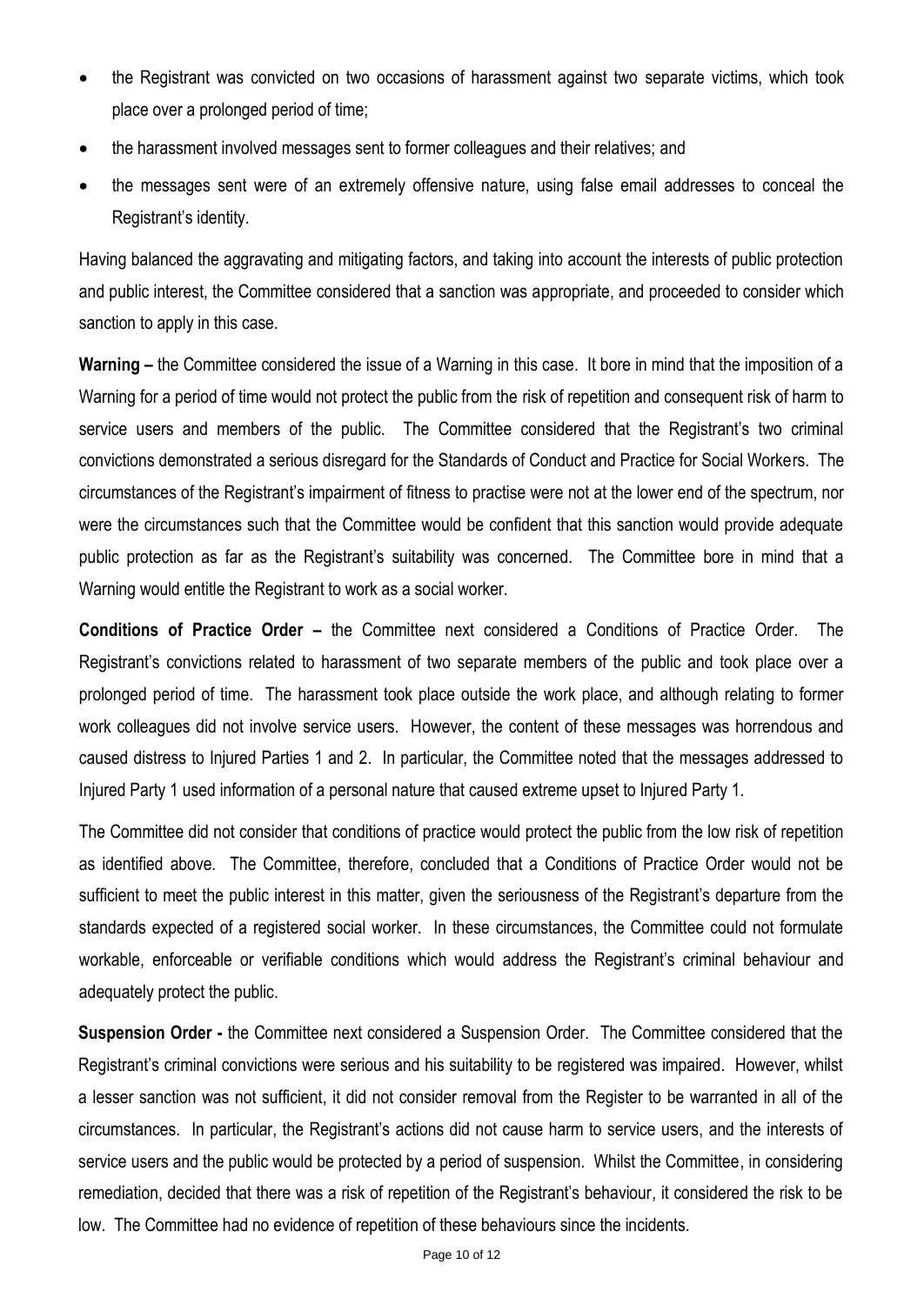The Committee determined that the Registrant's behaviour is not fundamentally incompatible with continuing to be a registered social worker in the long term. Suspension will give a clear message to the Registrant, the public and the profession that the Registrant's conduct was not appropriate for a social worker. The Registrant had a good work history, and no other complaints had previously been raised with the Council in respect of his professional practice. The Committee took into account that [REDACTED] were no longer of concern, and that his suspended prison sentences had expired. However, the Committee concluded that a period of suspension would mark the seriousness of the Registrant's convictions and enable the Registrant to fully remediate his behaviour. Remediation by the Registrant will allow him to fully address and reflect upon his understanding of the injured parties' trauma, and the full impact of this upon the victims of his harassment. The Committee noted that a Suspension Order would be reviewed at the conclusion of the period of suspension, and that the Registrant would have the opportunity to present evidence of the steps which he had taken to remediate his behaviour. A review Committee may be assisted by engagement with the Council by the Registrant and, in particular, provision of evidence of remediation. The public would be sufficiently protected in the meantime by a period of suspension.

The Committee carefully considered the potential impact which a Suspension Order could have on the Registrant. However, it concluded that any consequences for the Registrant are outweighed by the need to protect the public and maintain public confidence in the social work profession.

The Committee determined that suspension for a period of one year would be proportionate to the seriousness of the facts found, and would provide an adequate opportunity for the Registrant to demonstrate remediation.

**Removal Order -** the Committee did consider a Removal Order. Whilst acknowledging that some of the factors listed in the Indicative Sanctions Guidance were engaged, the Committee concluded that a Removal Order would be disproportionate, in particular as the Registrant did not cause harm to service users, has engaged with the Council and acknowledged and admitted the allegations made against him. On balance, the Committee was persuaded that a Removal Order at this stage would not be appropriate.

The Committee concluded that a Suspension Order for a period of one year was the most suitable, appropriate and proportionate sanction to be imposed on the Registrant's registration with immediate effect.

**You have the right to appeal this decision to the Care Tribunal. Any appeal must be lodged in writing within 28 days from the date of this Notice of Decision.**

 $\_$  , and the set of the set of the set of the set of the set of the set of the set of the set of the set of the set of the set of the set of the set of the set of the set of the set of the set of the set of the set of th

**You should note that the Fitness to Practise Committee's decision takes effect from the date upon which it was made.**

The effect of this decision is that your entry in the Register has been suspended for a specified period of **one year** and you may not practise as a social worker during the period **25 February 2022** to **24 February 2023** inclusive.

It is compulsory for all qualified social workers to be registered with the Northern Ireland Social Care Council in order to work. If you practise as a qualified social worker while the Order is in place, you will be guilty of an